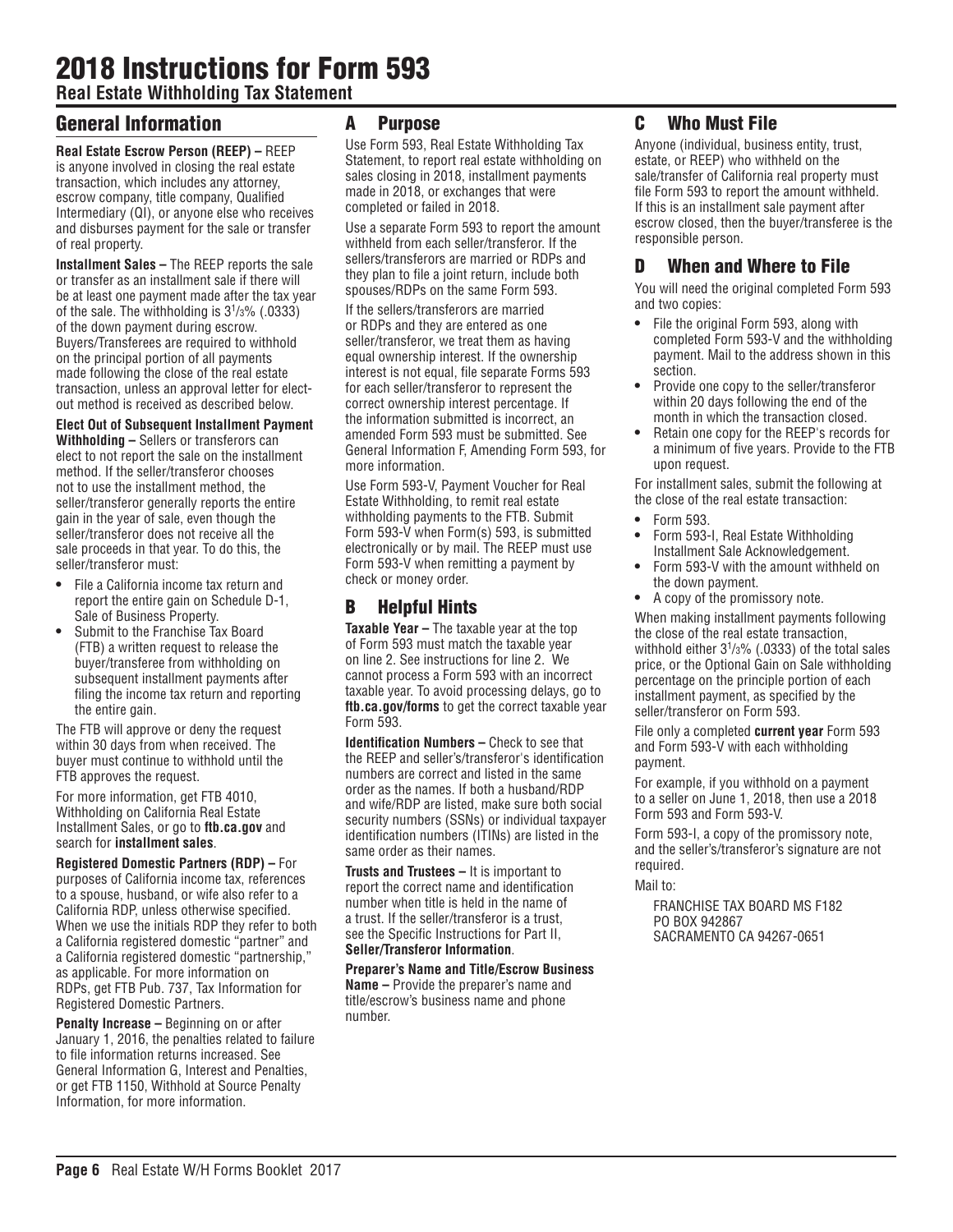# E Electronic Filing **Requirements**

Form 593 information may be filed with the FTB electronically, using FTB's Secure Web Internet File Transfer (SWIFT). However, the REEP must provide the seller/transferor with a copy of Form 593.

For installment sales, the REEP must also mail a completed Form 593-I and a copy of the promissory note to the FTB with the down payment only.

For electronic filing, submit your file using the SWIFT process as outlined in FTB Pub. 923, Secure Web Internet File Transfer (SWIFT) Guide for Resident, Nonresident, and Real Estate Withholding.

For the required file format and record layout for electronic filing, get FTB Pub. 1023R, Real Estate Withholding Electronic Submission Requirements. If you are the preparer for more than one REEP, provide a separate electronic file for each REEP. For electronic filing of Form 593, mail your payment along with Form 593-V.

Electronic signatures shall be considered as valid as the originals.

# F Amending Form 593

If an error is discovered after the withholding agent files Form 593, then the REEP files an amended Form 593 to correct the error. An amended Form 593 can only be filed by the REEP. If a seller/transferor notices an error, then they contact the REEP.

**Important:** For assistance to correct error(s), prepare, and file amended forms, call Withholding Services and Compliance at **888**.792.4900 or 916.845.4900.

If you previously filed with a correct taxable year form, but reported incorrect information, then follow the steps below:

- 1. Complete a new Form 593 with the same taxable year form as originally filed.
	- **•** Check the "Amended" box at the top left corner of the form.
	- **•** Enter all the correct withholding and seller/transferor information. Do not enter negative numbers.
	- **•** Attach a letter to the **back** of the form to explain your reasons for the corrections.
	- **•** Keep the original Form 593 for your records.
- 2. Mail the amended form and attached letter to the address shown under General Information D, When and Where to File.

To amend a Form 593 previously filed using an incorrect year form, call us for assistance.

Whenever an amended Form 593 is filed with the FTB, provide a copy to the seller/transferor.

**Do not** file an amended Form 593 to cancel the withholding amount for a Form 593-C, Real Estate Withholding Certificate, filed after the close of the real estate transaction. After

escrow has closed, amounts withheld may be recovered only by claiming the withholding as a credit on the appropriate year's tax return. Get Form 593-C for more information.

# G Interest and Penalties

Interest will be assessed on late withholding payments and is computed from the due date to the date paid. If the REEP does not notify the buyer/transferee, other than a QI, of the withholding requirements in writing, the penalty is the greater of \$500 or 10% of the required withholding.

If after notification, the buyer/transferee, unless the buyer is a QI in a deferred exchange, does not withhold, the penalty is the greater of \$500 or 10% of the required withholding.

If the REEP does not furnish complete and correct copies of Form 593 to the **seller**/**transferor** by the due date, the penalty is \$100 per Form 593. If the failure is due to an intentional disregard of the requirement, the penalty is the greater of \$250 or 10% of the required withholding.

We assess a penalty for failure to file complete, correct, and timely information returns. The penalty is calculated per seller:

- **•** \$30 if filed 1 to 30 days after the due date.
- **•** \$60 if filed 31 days to 6 months after the due date.
- **•** \$100 if filed more than 6 months after the due date.

(R&TC Section 19183)

If the failure is due to an intentional disregard of the requirement, the penalty is the greater of \$250 or 10% of the required withholding.

For more information, get FTB 1150.

Penalties referenced in this section will be assessed unless it is shown that the failure to notify, withhold, or timely furnish returns was due to reasonable cause.

# Specific Instructions

### Instructions for Seller/Transferor

This withholding of tax does not relieve you of the requirement to file a California income tax return and report the sale.

You may be assessed penalties if:

- **•** You do not file a tax return.
- **•** You file your tax return late.
- **•** The amount of withholding does not satisfy your tax liability.

# How to Claim the Withholding

To claim the withholding credit you must file a California tax return. Report the sale or transfer as required. Enter the amount from Form 593, line 5, Amount Withheld from this Seller/Transferor, on your California tax return as withholding from Form(s) 592-B or 593. If your filing status changed after escrow closed and

before filing your California tax return, please call Withholding Services and Compliance at **888**.792.4900 or 916.845.4900 prior to filing your tax return for instructions on how to claim your withholding credit. Claim your withholding credit on one of the following:

- **•** Form 540, California Resident Income Tax Return
- **•** Form 540NR Long, California Nonresident or Part-Year Resident Income Tax Return
- **•** Form 541, California Fiduciary Income Tax Return
- **•** Form 100, California Corporation Franchise or Income Tax Return
- **•** Form 100S, California S Corporation Franchise or Income Tax Return
- **•** Form 100W, California Corporation Franchise or Income Tax Return – Water's-Edge Filers
- **•** Form 109, California Exempt Organization Business Income Tax Return
- **•** Form 565, Partnership Return of Income
- **•** Form 568, Limited Liability Company Return of Income

Attach one copy of Form(s) 593 to the lower front of your California tax return. Make a copy for your records.

If withholding was done for a failed exchange or on boot in the year following the year the property was sold, the withholding is shown as a credit for the taxable year the withholding occurred since you qualify for installment sale reporting. If you elect to report the gain in the year the property was sold, instead of in the year you received the payment, contact Withholding Services and Compliance at **888**.792.4900 or 916.845.4900 prior to filing your California tax return for instructions to have the credit transferred to the prior year.

# Instructions for Withholding Agent

**Taxable Year –** The taxable year at the top of Form 593 must match the taxable year on line 2. See instructions for line 2. We cannot process a Form 593 with an incorrect taxable year. To avoid processing delays, go to **ftb.ca.gov/forms** to get the correct taxable year Form 593.

**Private Mail Box (PMB) –** Include the PMB in the address field. Write "PMB" first, then the box number. Example: 111 Main Street PMB 123.

**Foreign Address –** Follow the country's practice for entering the city, county, province, state, country, and postal code, as applicable, in the appropriate boxes. **Do not** abbreviate the country name.

### Part I – Withholding Agent Information

Enter the business or individual name, identification number, and address of the party responsible for closing the transaction or any other party who receives and disburses payment and remits withholding to the FTB for the sale of real property.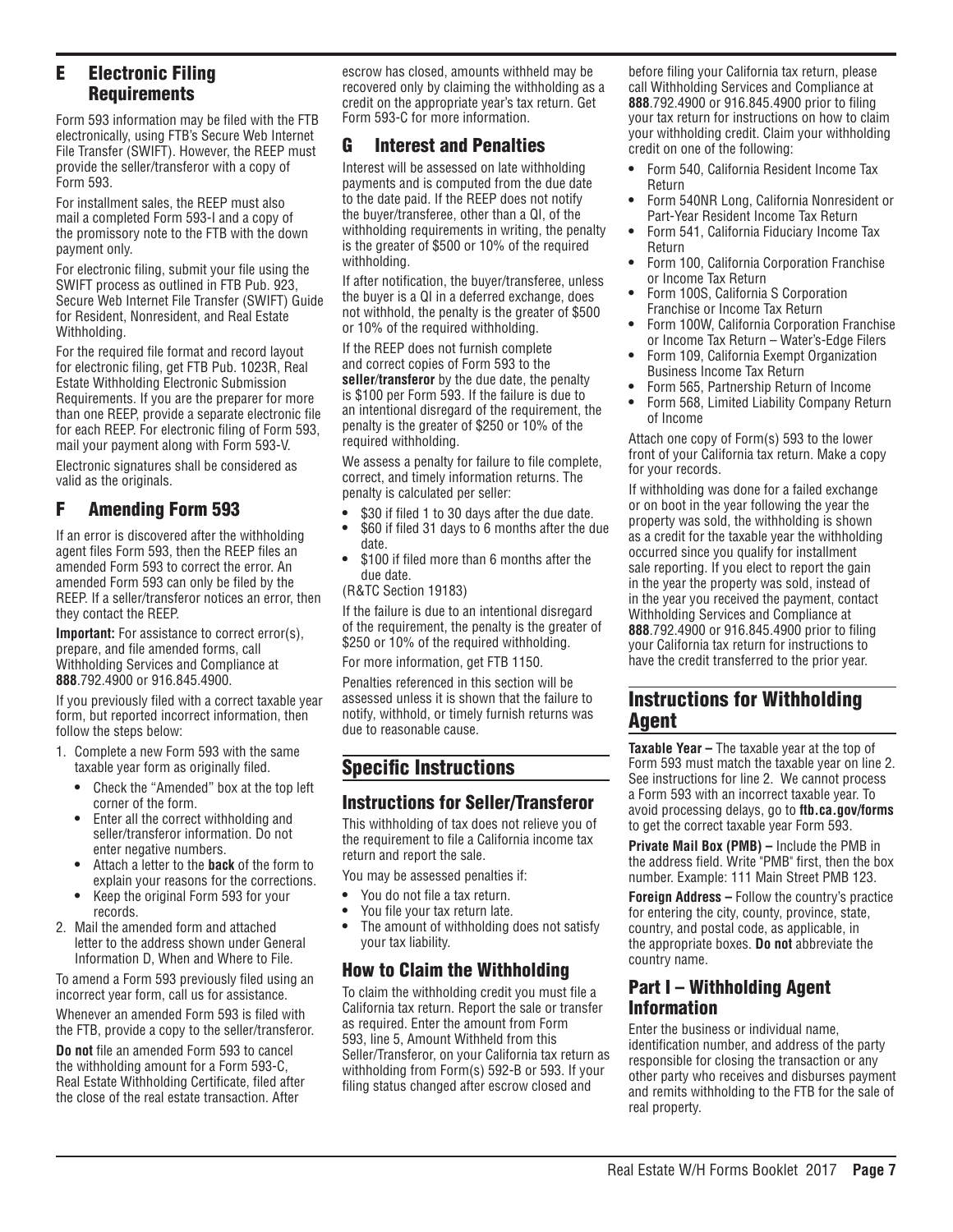Enter a business name or individual name, **not both**. If the party is an escrow company, title company, exchange company, corporation, partnership, limited liability company, non-grantor trust, or estate, enter the business name and business identification number (FEIN, CA Corp no., CA SOS file no.). If the business name is not applicable, include the individual's or grantor's first name, initial, last name, and identification number (SSN or ITIN).

### Part II – Seller/Transferor Information

Enter only business or individual name, **not both**, mailing address, and identification number of the seller/transferor. If the seller/transferor has applied for an identification number, but it has not been received, enter, "Applied For" in the space for the seller's/transferor's ID and attach a copy of the federal application behind Form 593. After the identification number is received, call Withholding Services and Compliance at **888**.792.4900 or 916.845.4900.

If the seller/transferor is an/a:

- **• Individual**, enter the SSN or ITIN. If the sellers/transferors are husband/RDP and wife/RDP and plan to file a joint return, enter the name and SSN or ITIN for each spouse/RDP. Otherwise, do not enter information for more than one seller/transferor. Instead, complete a separate Form 593 for each seller/transferor.
- **• Business**, enter the business name in the business name field along with the federal employer identification number (FEIN), California Corporation number (CA Corp no.), or California Secretary of State (CA SOS) file number.
- **Grantor trust**, enter the grantor's individual name and SSN or ITIN. **Do not** enter the name of the grantor trust. The grantor trust is disregarded for tax purposes and the individual seller/transferor must report the sale and claim the withholding on the grantor's individual tax return.
- **• Non-grantor trust**, enter the name of the non-grantor trust and the non-grantor trust's FEIN. If the non-grantor trust has not applied for a FEIN, leave the identification number blank. **Do not enter the trustee information.** When the non-grantor trust receives their FEIN, contact Withholding Services and Compliance at **888**.792.4900 or 916.845.4900.
- **• Single member limited liability company**, enter the name and identification number of the single member.

For all other **non-individual** sellers/transferors, enter the FEIN, CA Corp number, or CA SOS file number.

#### **Enter the address (or parcel number and county) of the California real property transferred.**

**Conventional Sale/Transfer and Installment Sale:** Enter the address (parcel number and

county) of the transferred property.

**Exchange:** Enter the address of the relinquished property.

## Part III – Escrow or Exchange Information

**Line 1 – Escrow or Exchange Number** Enter the escrow or exchange number for the property transferred. Do not include dashes and/or spaces in the escrow or exchange number.

**Line 2 – Date of Transfer, Exchange Completion, Failed Exchange, or Installment Payment.** If the date is left blank, we will use a default date of January 1 of the tax year in which the Form 593 is received. Penalties may apply for failure to file a complete, correct, and timely information return. For additional information, see General Information G, Interest and Penalties.

#### **Conventional Sale/Transfer:** Enter the date escrow closed.

**Exchange:** For completed exchanges, enter the date that the boot (cash or cash equivalent) was distributed to the exchanger. For failed exchanges, enter the date when it was determined that the exchange would not meet the deferred exchange requirements and any cash was distributed to the seller/transferor.

When withholding on boot or a failed exchange, be sure to use the forms for the year that you entered on line 2 (rather than the year of the sale), since the seller/transferor will be able to use installment sale reporting for the gain.

**Installment Sale:** For withholding on the down payment, enter the date escrow closed. For withholding on the principal portion of each installment payment, enter the due date of the installment payment.

#### **Line 3 – Type of Transaction**

Check one box that represents the type of real estate transaction for which the withholding is being calculated.

**Conventional Sale/Transfer:** Check this box if the conventional sale/transfer represents the close of the real estate transaction. This sale/ transfer does not contain any conditions such as an installment sale, boot, or failed exchange.

**Installment Sale Payment:** Check this box to report the sale or transfer as an installment sale if there will be at least one payment made after the tax year of the sale or transfer, or if you are withholding on the down payment or principal portion of any installment payment. Attach a copy of the promissory note with the down payment only. At the close of the real estate transaction, if no down payment is received, submit Form 593 with Part III, Line 3, Box B, Installment Sale Payment checked and \$0 reported on Line 5, Amount Withheld from this Seller/Transferor.

**Boot:** Check this box if the seller/transferor intends to complete a deferred exchange, but receives boot (cash or cash equivalent) out of escrow.

**Failed Exchange:** Check this box for any failed exchange, including if a failed deferred exchange had boot withheld upon in the original relinquished property.

#### **Line 4 – Withholding Calculation**

Check one box that represents the method to be used to calculate the withholding amount on line 5. Either the Total Sales Price Method (31 /3% (.0333) of the total sales price, boot, or installment sale payment) or the Optional Gain on Sale Election based on the applicable tax rate as applied to the gain on sale. Check only one box, A-G. Trusts (Grantor and Non-grantor) check box 4B. The trust's highest tax rate is 12.3%.

#### **Line 5 – Amount Withheld from this Seller/Transferor**

Enter the amount withheld from this transaction or installment payment based upon the appropriate calculation for either the Total Sales Price Method or the Optional Gain on Sale Election, below.

### Withholding Calculation Using Total Sales Price Method

#### **Conventional Sale/Transfer:**

- a. Total Sales Price  $\dots \dots \dots$ \$ b. Enter the seller's/transferor's ownership percentage  $\ldots \ldots - \ldots -$ %
- c. Amount Subject to Withholding. Multiply line a by line b and enter the result  $\dots \dots \dots$ \$
- d. Withholding Amount. Multiply line c by 31 /3% (.0333) and enter the result here and on Form 593, line  $5. . . . . . . . . .$ \$

#### **Installment Sale:**

- a. Amount Subject to Withholding. If you are withholding on the down payment in escrow, enter the required amount of the down payment. If you are withholding on installment payments received after the close of the real estate transaction or the final payoff in escrow, enter the principal portion of the payment  $\ldots \ldots \ldots$ .
- b. Withholding Amount. Multiply line a by 31 /3% (.0333) and enter the result here and on Form 593, line  $5...$   $3...$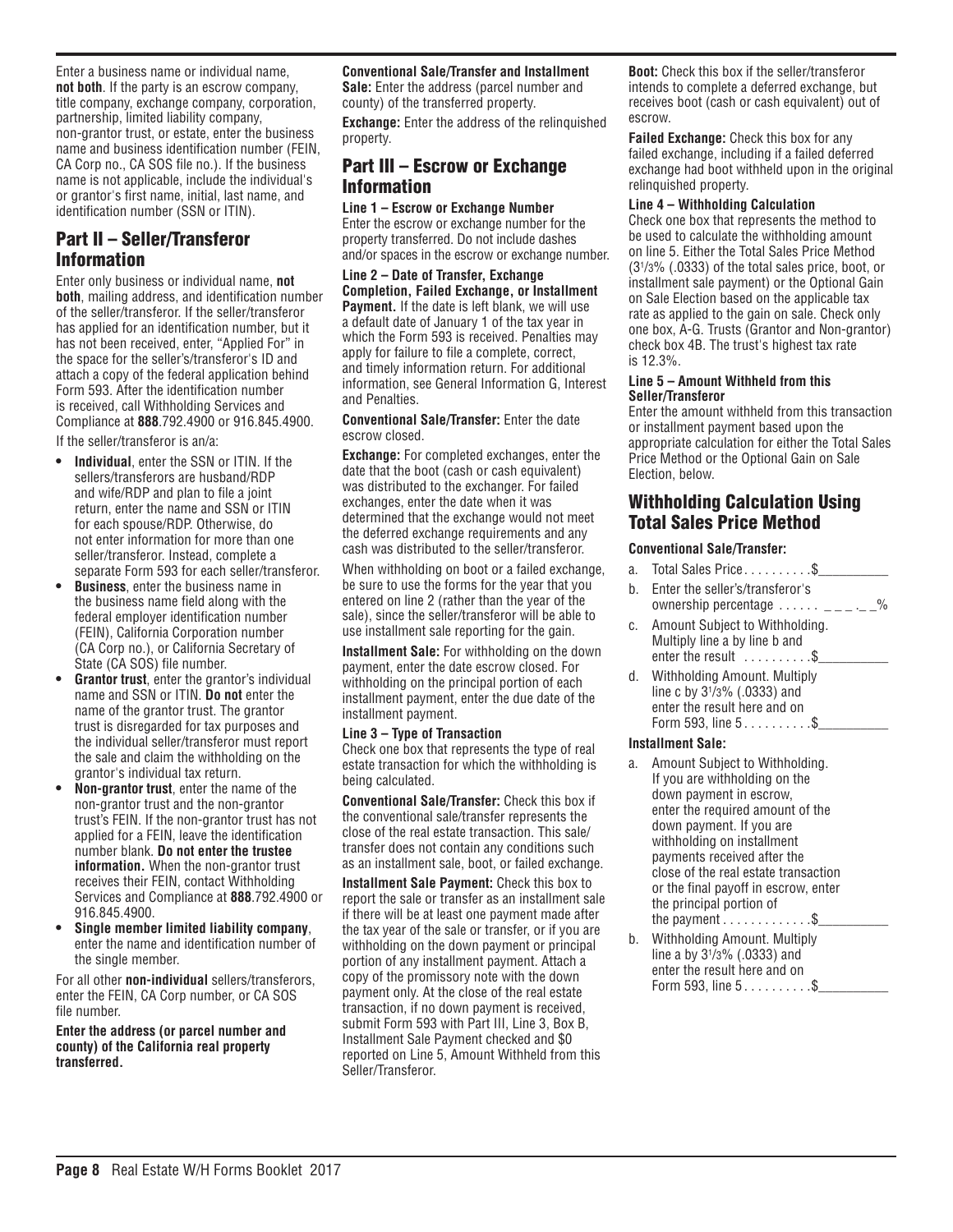#### **Exchange:**

- a. Amount Subject to Withholding. For completed deferred exchanges, enter the amount of boot (cash or cash equivalent) received by the seller/transferor  $\dots \dots$ . \$
- b. Withholding Amount. Multiply line a by 31 /3% (.0333) and enter the result here and on Form 593, line  $5...$   $3...$

#### **Failed Exchange:**

- Total Sales Price. If a deferred exchange is not completed or does not meet the deferred requirements, enter the total sales price  $\dots \dots \dots \dots$ \$
- b. Ownership Percentage. If multiple sellers/transferors attempted to exchange this property, enter this seller's/transferor's ownership percentage. Otherwise, enter  $100.00\%$   $\ldots$  \_\_\_  $\ldots$
- c. Amount Subject to Withholding. Multiply line a by line b  $\dots \dots \dots$ .\$
- d. Withholding Amount. Multiply line c by 31 /3% (.0333) and enter the result here and on Form 593, line  $5......$  \$

### Withholding Calculation Using Optional Gain on Sale Election

**Conventional Sale/Transfer:** Enter the amount from Form 593-E, Real Estate Withholding – Computation of Estimated Gain or Loss, line 17 on Form 593, line 5.

**Trusts (Grantor and Non-grantor):** Check box 4B on Part III of Form 593 and use the trust's highest tax rate, which corresponds to the individual tax rate.

**Installment Sale:** The optional gain on sale withholding amount for an installment sale is calculated in two steps.

**Step 1:** Calculate the installment sale withholding percent that will be applied to all installment payments, including any deposits, down payments, or amounts paid for the seller/transferor received during escrow:

- a. Gain on sale from Form 593-E,  $line 16$  .................\$ (estimated gain on sale)
- b. Selling price from Form 593-E,  $line 1$  . . . . . . . . . . . . . . . \$ (total sale price)
- c. Installment sale withholding percent, divide line a by line b  $\qquad \qquad = -1$ .

**Step 2:** Calculate the optional gain on sale withholding amount:

- a. Installment payment or down payment  $\dots \dots \dots$ .....\$
- b. Multiply line a by installment sale withholding percent calculated in Step  $1 \ldots \ldots$ . \$
- c. Withholding amount, multiply line b by the applicable tax rate\* for your filing type  $\dots \dots .5$

When withholding on the principal portion of each installment payment using the Optional Gain on Sale Election, the seller/transferor must provide the buyer/transferee with the Installment Sale Withholding percent to include on Form 593-I.

Send the original Form 593, the required withholding payment on the down payment, and a copy of the promissory note to the FTB. **Do not** attach a copy of the promissory note with withholding on installment payments sent in after the close of the real estate transaction.

#### **Exchange:**

- a. Boot Amount. Not to exceed recognized gain  $\dots$ \$
- b. Withholding Amount. Multiply line a by the applicable tax rate\* and enter the result here and on Form 593, line  $5 \ldots \ldots \ldots \ldots \ldots \ldots$ \$

#### **Failed Exchange:**

- Gain on Sale from Form 593-E, line  $16......$ . \$\_\_\_\_
- b. Ownership Percentage. If multiple sellers/transferors attempted to exchange this property, enter this seller's/transferor's ownership percentage. Otherwise, enter 100.00%  $\ldots$  \_\_\_  $\ldots$  \_%
- c. Amount Subject to Withholding. Multiply line a by line b  $\dots \dots \dots$ \$
- d. Withholding Amount. Multiply line c by the applicable tax rate\* and enter the result here and on Form 593, line  $5 \ldots .\$_{-}$

If a failed deferred exchange had boot withheld upon in the original relinquished property, reduce the withholding amount by the amount previously remitted to the FTB.

#### **\*Tax Rates**

| Individual and Trusts (Grantor                                 |  |
|----------------------------------------------------------------|--|
| and Non-grantor)12.3%                                          |  |
| Non-California Partnership. 12.3%                              |  |
| Corporation $\ldots \ldots \ldots \ldots \ldots \ldots 8.84\%$ |  |
| Bank and Financial Corporation 10.84%                          |  |
|                                                                |  |
| Financial S Corporation 15.8%                                  |  |

### Seller/Transferor Signature

A signature is only required by the seller/transferor if the Optional Gain On Sale Election method is used. If the sellers/transferors are married or RDPs and they plan to file a joint return, then your signature and your spouse's/RDP's signature are both required.

Electronic signatures shall be considered as valid as the originals.

#### **Preparer's Name and Title/Escrow Business Name**

Provide the preparer's name and title/escrow's business name and phone number.